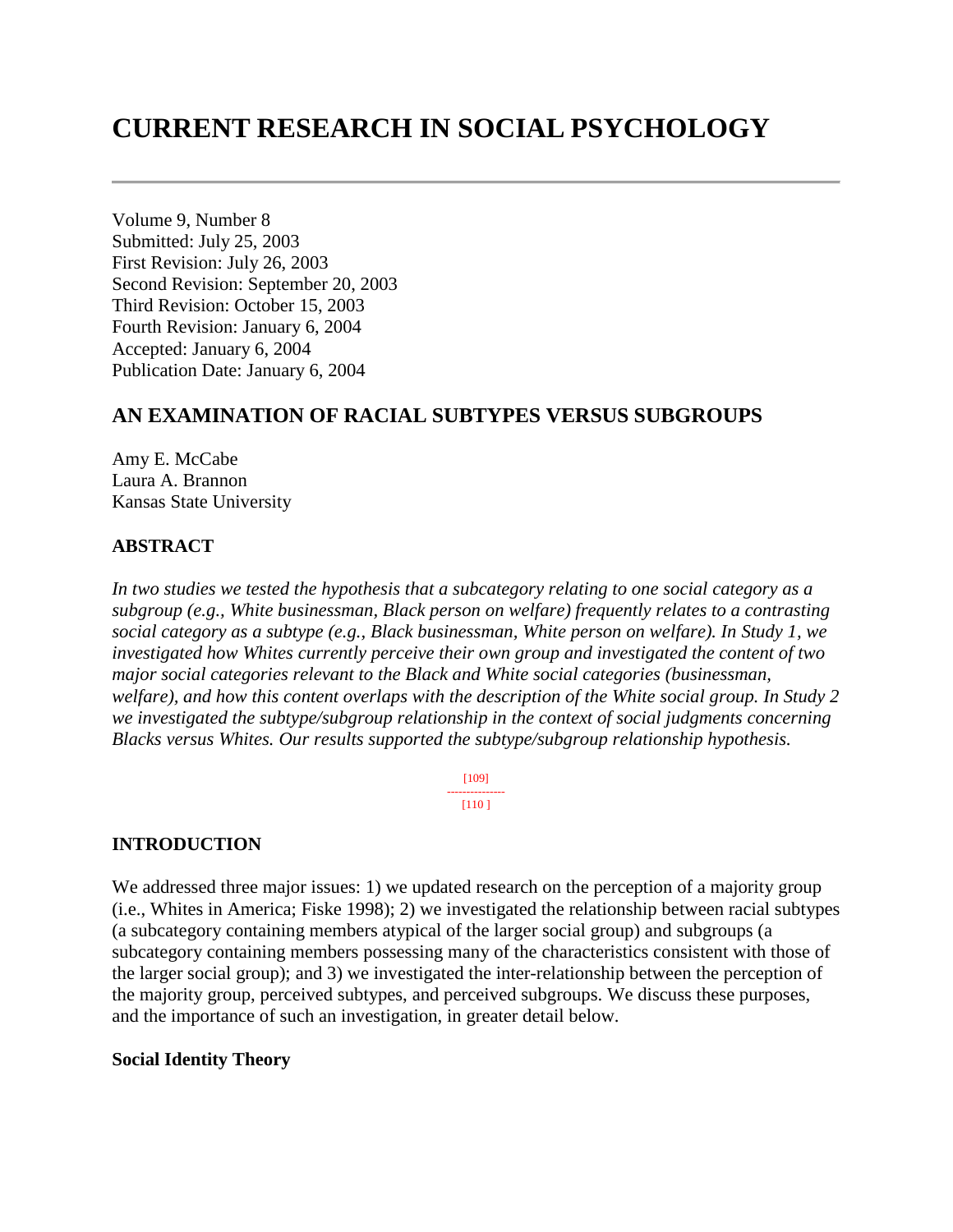Social identity theory proposes that individuals derive a sense of self-esteem from their group membership. Consistent with this idea, group members tend to think that the members of their own group (the ingroup) are superior to members of another group (the outgroup; Tajfel 1982). As we discuss in more detail below, this theory relates to the processes of subtyping and subgrouping.

# **The Significance of Subtyping**

A subtype represents a social group containing atypical instances of a larger social group (see Richards and Hewstone 2001 for a review). For example, researchers commonly discuss the Black businessman as a Black subtype. Devine and Baker (1991) found that the content of the Black businessman subtype differs significantly from the content of the general perception of Black people. As Devine and Baker (1991:48) note, the characteristics of the Black businessman "overlap very little with the global stereotype of Blacks." Participants described the Black businessman subtype as ambitious and intelligent, and Black people as lazy and poor. Thus, rather than change their perception of Black people when they encounter Black businessmen, people often create a new category. This process prevents their original perception from changing in the face of contradictory information, because it allows for the acknowledgment of deviant category members, but prevents them from affecting the perception of the larger group (Johnston and Hewstone 1992; Weber and Crocker 1983).

# **The Significance of Subgrouping**

Richards and Hewstone (2001) described subgroups as similar to subtypes in the respect that both represent smaller categories within a larger group of people. However, unlike subtypes, people do not perceive members of subgroups as the deviant members of the category. In fact, people perceive subgroup members to possess many of the characteristics that members of the larger group possess. However, people perceive them as representing the characteristics of the larger group in a slightly different manner. As an example, if people perceive members of a volunteer organization as successful, helpful, and outgoing, they may perceive a subgroup as successful and helpful, but shy. Similarly, researchers commonly discuss the welfare/jobless Black subcategory. Devine and Baker (1991) found that the content of the welfare/jobless Black person overlaps in many respects to the content of the general perception of Black people. As Devine and Baker (1991:49) note, this subcategory contains a "fair amount of overlap with the global stereotype." Prior research indicates that subtypes and subgroups differ not only in terms of their content, but also in terms of the functions they serve (Richards and Hewstone 2001).

Subtypes serve a stereotype maintenance function and subgroups promote differentiation among group members (Maurer, Park, and Rothbart 1995; Richards and Hewstone 2001). For example, Park, Ryan, and Judd (1992) demonstrated that participants listed more in-group (one's own social category) subgroups than out-group (social categories to which one does not belong) subgroups. The researchers attributed the additional differentiation of the in-group to a desire for group members to draw distinctions between in-group members, allowing them to benefit from understanding the structure of groups to which they belong. In short, researchers consistently demonstrate that subgroups serve the function of increasing the perceived variability of a group, particularly for in-group members (resulting in a less stereotypic perception of the group; Maurer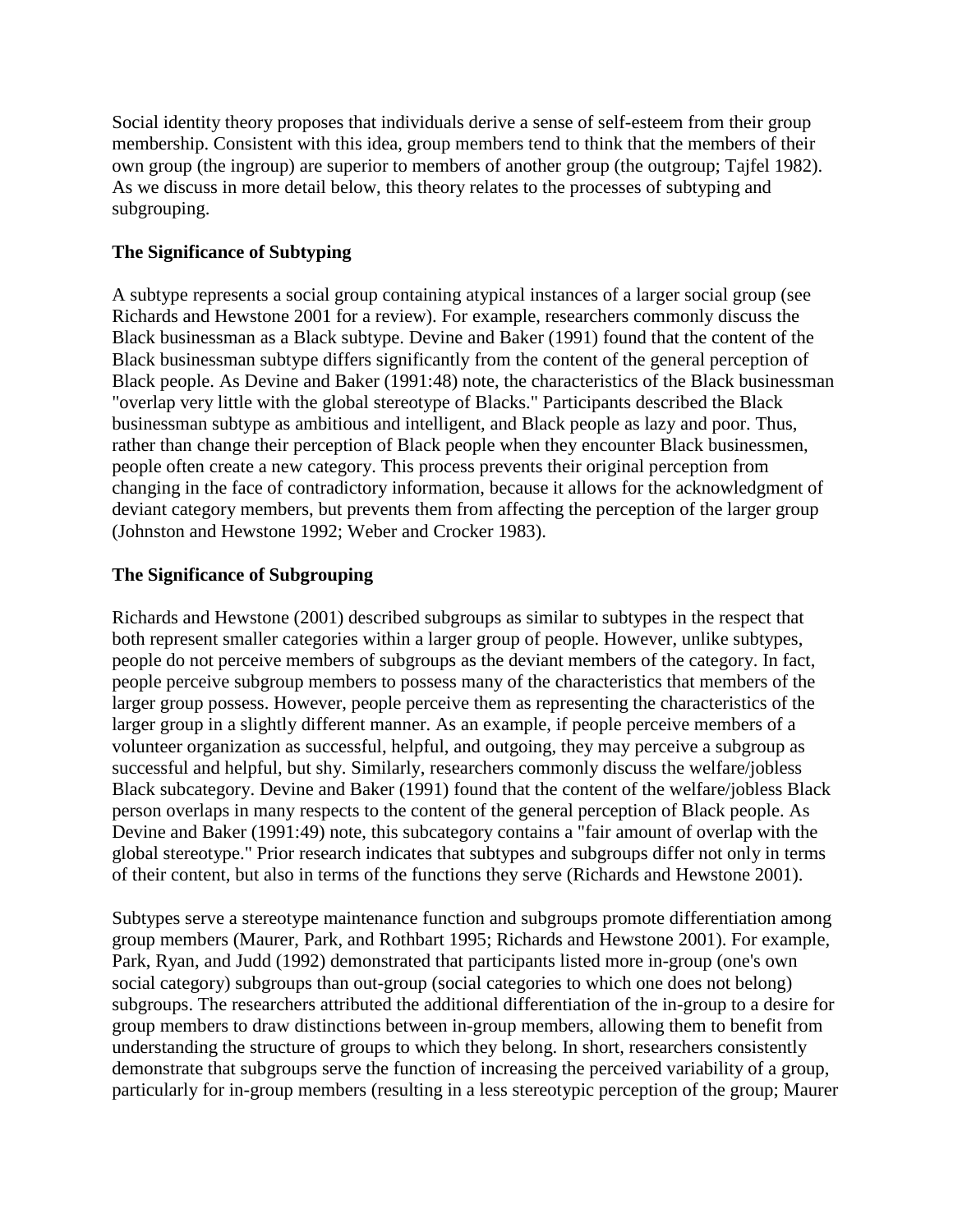et al. 1995). This increase in variability associated with subgrouping contrasts with the stereotype-maintenance function of subtyping.

> [110] --------------- [111 ]

# **The Relationship between Subgroups and Subtypes**

We investigate the relationship between subgrouping and subtyping in the context of social groups that are perceived to contrast with each other. While past researchers investigated the functions of subtypes and subgroups as separate entities, little research examined the relationship between subtypes and subgroups (Fiske 1998; Maurer et al. 1995; Richards and Hewstone 2001). Researchers often use the terms "subtype" and "subgroup" interchangeably, despite the fact that subtypes and subgroups seem to differ significantly. We focus on the distinction between these concepts. The general term "subcategory" encompasses both subtypes and subgroups.

We tested the hypothesis that a subcategory relating to one social category as a subgroup frequently relates to a contrasting social category as a subtype. In order to explain the rationale behind this hypothesis, one must understand that stereotypes function to preserve differences between groups (Krueger and Rothbart 1990). Stereotyping involves categorizing people into groups. This categorization accentuates differences between groups of individuals (Krueger & Rothbart, 1990). Put another way, categorizing people into groups creates an ingroup-outgroup distinction between the members of those groups, allowing the members of those respective groups to see their own group as superior to the other (Tajfel 1982).

Broverman et al. (1972) demonstrated the difference-enhancing function of gender stereotypes. They found that participants perceived women as nurturing, and males as competent. Further, when participants rated an attribute as stereotypical for one gender, they generally rated its opposite as stereotypical of the other gender. For example, participants perceived females as very tactful, gentle, neat, and quiet, and males as very blunt, rough, sloppy, and loud. In short, "observers tend to assume that what is not masculine is feminine and vice versa" (Kite and Deaux 1987:93; see also Deaux and Lewis 1984; Foushee, Helmreich, and Spence 1979).

Given that stereotypes preserve the differences between groups, and that subtypes and subgroups serve different (if not opposite) functions (see Richards and Hewstone 2001 for a review of past research on this point), one might expect that when there two strong, contrasting stereotypes exist, the subtypes associated with one social category may tend to overlap with the subgroups of the contrasting social group. Importantly, although this suspected relationship between the subgroups of one category and the subtypes of a contrasting category is consistent with the functions that the two types of subcategories serve (Richards and Hewstone 2001), it by no means represents a logically required relationship. We examined an empirical question about a possible relationship between the subtypes of one category and the subgroups of a contrasting category. Although a relationship may occasionally, perhaps even frequently, exist between the two subcategories, one should not expect or require such a relationship to always exist. We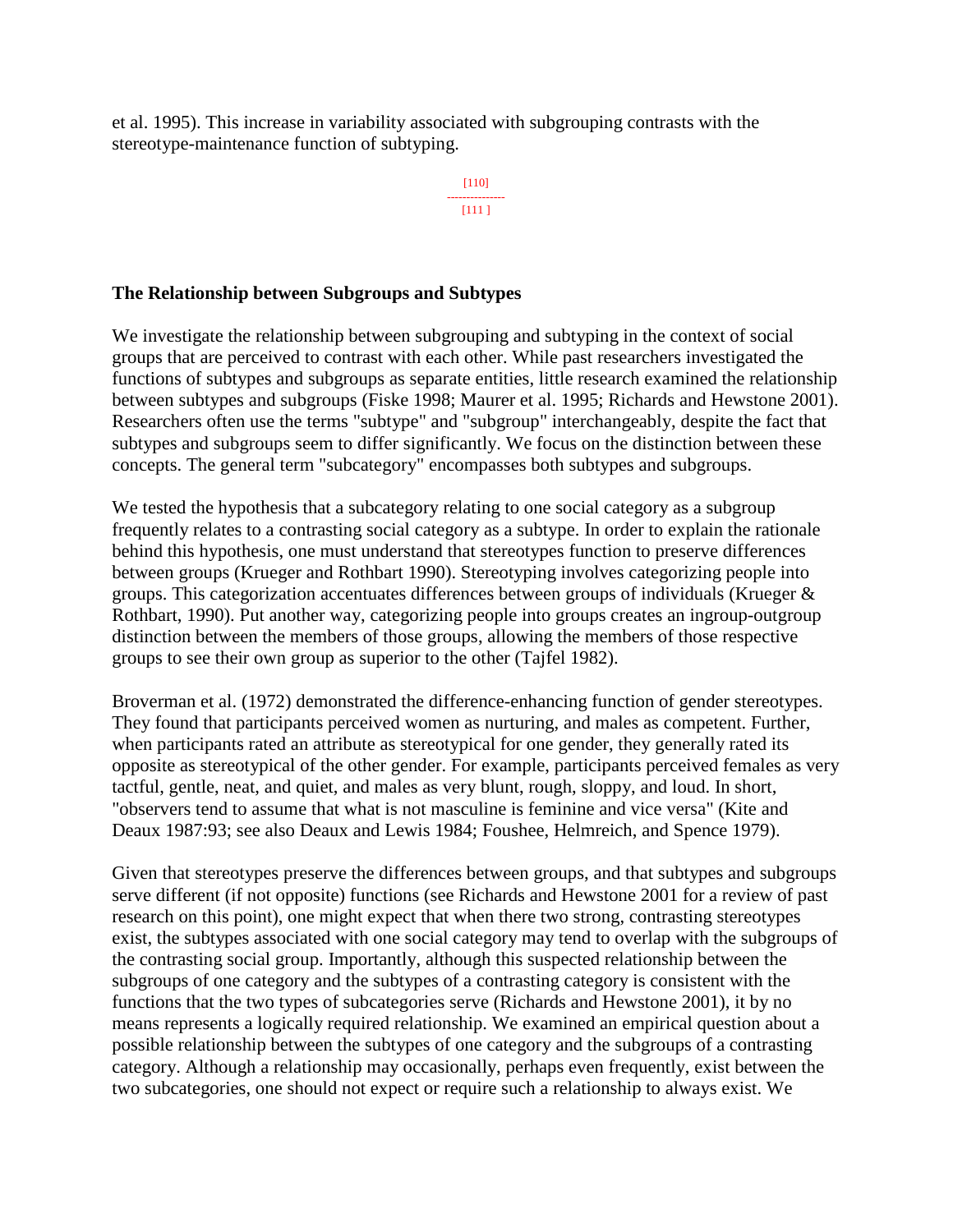attempted to address the empirical question of whether such a relationship may exist at least occasionally.

Although researchers seldom investigate the relationship between subgroups and subtypes, considerable implications for how people perceive a social group follow from the creation of a subgroup versus a subtype. Theoretically, subgroups reduce the impact of stereotypes and subtypes theoretically maintain stereotypes (Richards and Hewstone 2001). No research exists that examines this distinction within the context of racial stereotypes. In the present research, we do not demonstrate the functions that subgroups and subtypes serve with respect to stereotyping processes, because prior research established these functions (Richards and Hewstone 2001). However, we investigated the nature of the relationship between subgroups and subtypes in the context of the perception of racial groups, and, in particular, the infrequently studied White stereotype.

> [111] --------------- [112 ]

#### **Current Perceptions of Whites and White Subtypes**

Maykovich (1972) investigated how Whites explicitly perceived members of their in-group. Maykovich (1972) followed the methodology of Katz and Braly (1933), asking respondents to select characteristics from a checklist that described different racial groups. Maykovich (1972) found that Whites perceived themselves as materialistic, aggressive, pleasure-loving, ambitious, and industrious. Little recent research examines how Whites perceive themselves (Fiske 1998). However, Wittenbrink, Judd, and Park (1997) found that White participants hold implicitly positive beliefs about their own group (as social identity theory predicts; Tajfel 1982). We investigated how White individuals currently perceive the members of their in-group. Additionally, few researchers investigated the perceived subtypes of Whites. According to Fiske (1998:379), "Subtypes of Whites are not documented in the stereotyping literature, which necessarily lags behind everyday knowledge; the subtypes are there, according to anecdote, but social psychologists have not yet reported them." In the past, most subtyping researchers examined the impact of subtypes on the maintenance of stereotypes of low-status and minority groups (e.g., Blacks; Devine and Baker 1991). Few researchers examined the impact of subtypes on the maintenance of perceptions of high-status and majority groups (e.g., Whites). Thus, we examined subtypes with respect to majority group members.

### **Overview and Predictions**

In the first study we identified a current description of how Whites perceive themselves, and identified descriptions of the content of two common subcategories. In Study 1 we also provided an initial investigation of the distinction between subtypes versus subgroups, as determined by the extent of overlapping content with perceptions of Whites as a social group. In Study 2 we explored the implications of the distinction between subtypes and subgroups in the context of perceived contrasting social groups: Whites and Blacks. We predicted that a subcategory that relates to one social category as a subgroup, to some extent, relates to a perceived contrasting social category as a subtype.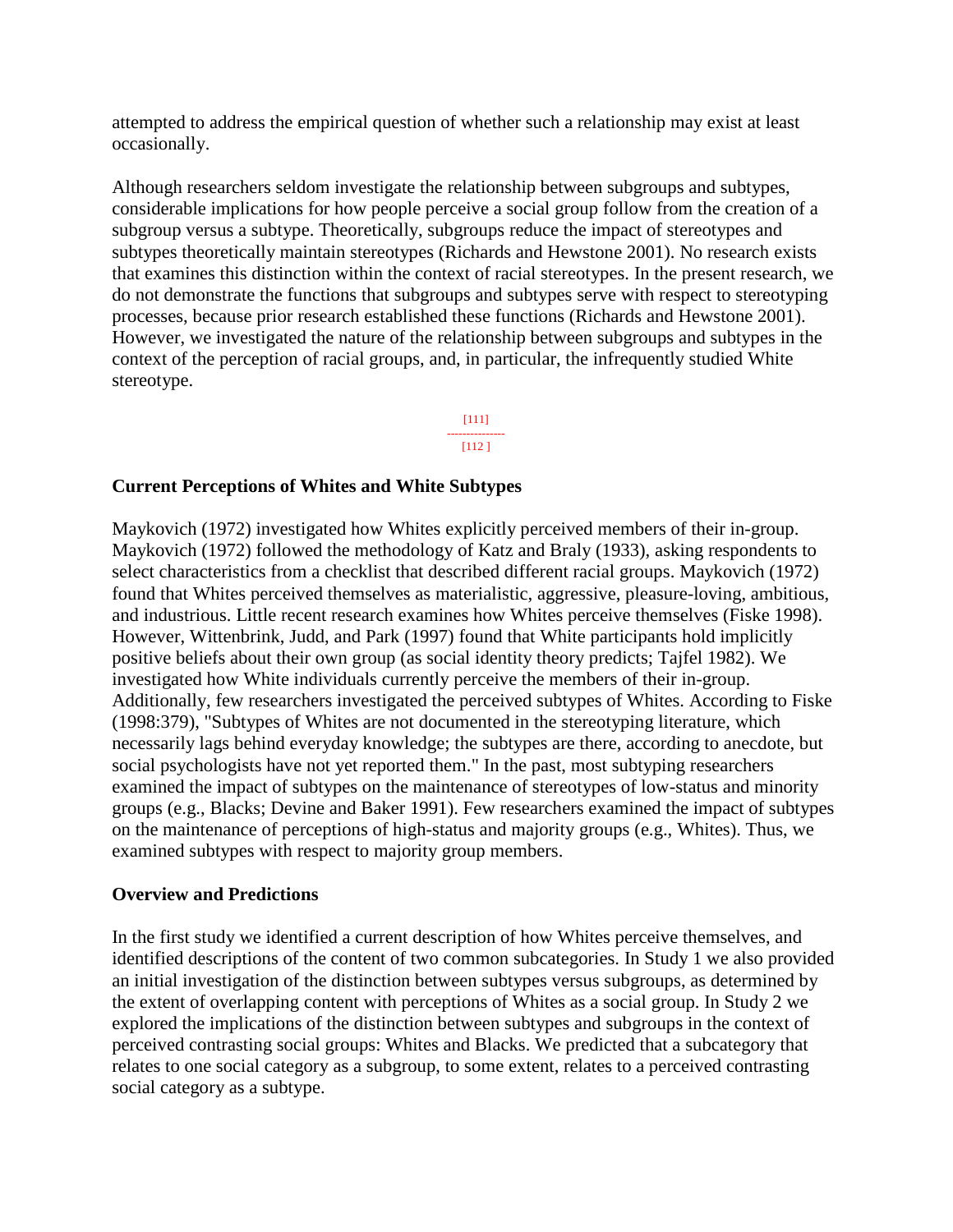# **PRELIMINARY STUDY: IDENTIFICATION OF WHITE SUBCATEGORIES**

Prior to the main investigation, preliminary study participants identified the most common White subcategories. White freshman undergraduate students ( $n = 278$ ; 177 females; mean age 18.9 years) enrolled in psychology courses at a large southwestern university listed different types of White people (Deaux, Winton, Crowley, and Lewis 1985).

Two trained undergraduate judges independently categorized the types of White people participants listed. The judges agreed on 95% of the categorizations, and resolved the remaining 5% of disagreements through discussion. Subcategories that at least 20% of participants listed spontaneously reflected meaningful subcategories: upper class (39.6%), welfare (27.3%), racist (24.1%), snob (23.7%), and businessman (20.1%).

# **STUDY 1: DESCRIBING THE TYPICAL WHITE PERSON AND TWO COMMON SUBCATEGORIES**

In Study 1 we identified the characteristics people used to describe the typical person on welfare and businessman. We examined these social groups from the preliminary study for further investigation because, in addition to our identification of them as White subcategories (see above), researchers identified similar subcategories with regard to the Black social group (e.g. welfare/jobless Black and the Black businessman; Devine and Baker 1991). In Study 2 we examined the relationship between subtypes and subgroups for the contrasting perceptions of Whites and Blacks. Therefore, in Study 2 we focused on subcategories relevant to the perceptions of Blacks and Whites in Study 1. In this initial investigation into the existence of the hypothesized subtype/subgroup relationship, we examined the subcategories most relevant to both the Black and White social groups. Participants identified characteristics relevant either to the White person, the person on welfare, or the businessman social groups.

> [112] --------------- [113 ]

# **Method**

### **Participants**

Ninety-one White freshman undergraduate students (44 females; mean age 19.9 years) enrolled in psychology courses at a large southwestern university participated in exchange for course credit.

### **Materials**

**Checklist**. Participants completed an adjective checklist based upon the 84-item checklist introduced by Katz and Braly (1933). The present checklist included almost all of the original items with a few exceptions and included several additional items.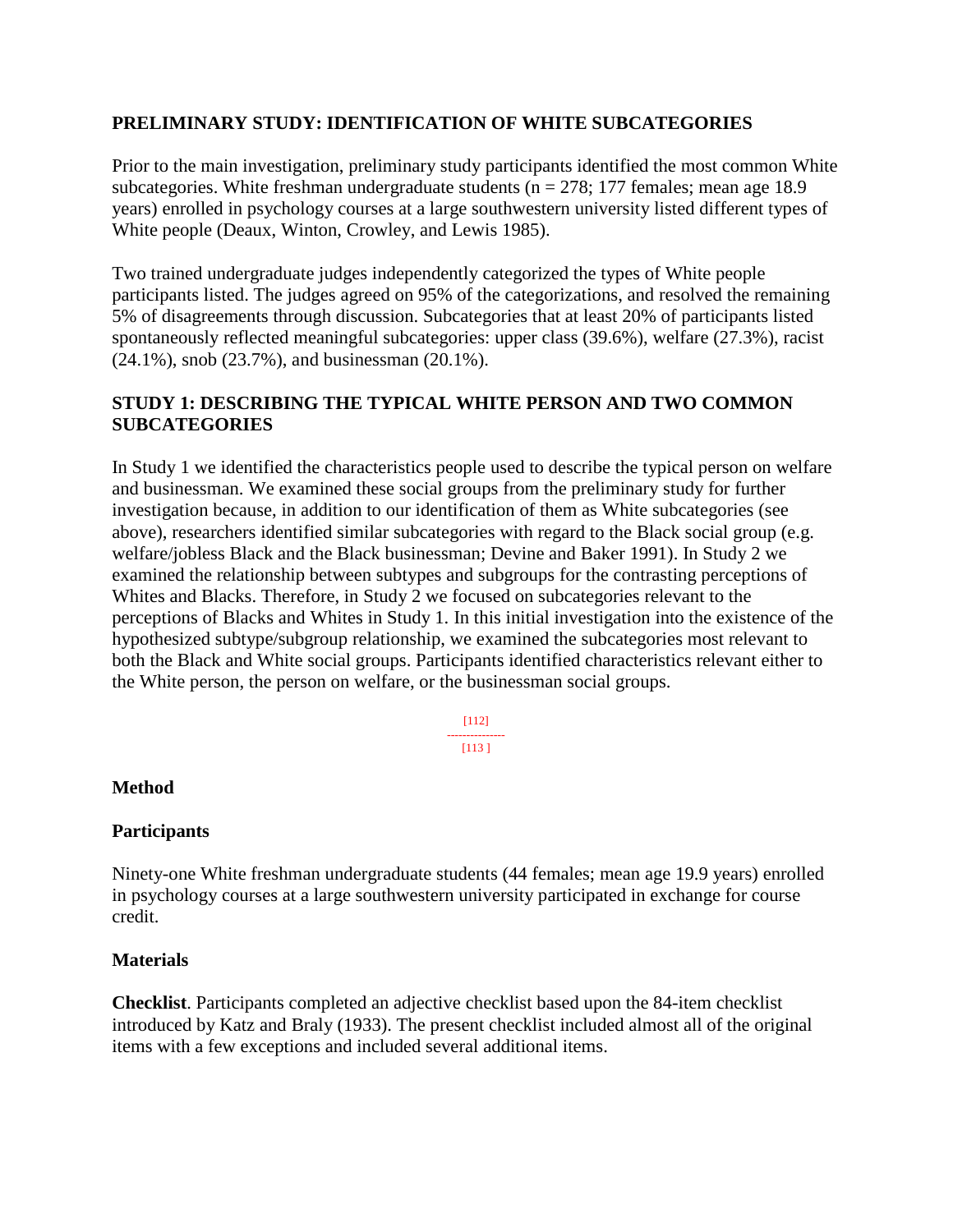The original Katz and Braly (1933) study included Princeton undergraduates as participants. Several undergraduates at our institution (one that does not have as high of admissions standards as Princeton) reviewed the original checklist. Based upon their feedback, we revised the checklist and eliminated traits that current participants considered either somewhat unfamiliar, awkward, or somewhat dated. In the revised checklist we eliminated or replaced the following original traits (replacements in parentheses): pugnacious (synonyms argumentative, quicktempered, and quarrelsome appeared on the original list), stolid, gregarious (friendly and sociable), ostentatious/showy (replaced with just showy), slovenly (messy), meditative (thoughtful and introspective), gluttonous and grasping (greedy), pleasure-loving, and happy-golucky (carefree). Importantly, we expanded the earlier Katz and Braly (1933) scale without changing its original meaning. In other words, although additions appeared, the original content remained substantially unchanged.

In addition, Katz and Braly (1933) asked 25 participants to list "as many specific characteristics or traits as you think are typical of the following racial and national groups" in order to compile the original checklist, then supplemented this list with their own additions. Katz and Braly (1933) did not report how many participants had to mention a word for it to be included in the checklist.

In order to update and supplement the current checklist, 23 White participants listed traits that they thought described White people in general. Given that in Study 1 we also examined the perceptions of persons on welfare and of businesspersons, pretest participants also listed traits that described members of these two groups. Therefore, participants completed, in a counterbalanced order, listings of traits describing Whites, people on welfare, and businesspersons.

In an attempt to avoid omitting potentially important characteristics, attributes that multiple participants listed appeared on the final checklist. The new attributes included: careful with money, careless with money, childish, community-oriented, considerate, cooperative, criminal, demanding, depressed, determined, dishonest, dislikable, educated, emotional, fighting, good looking, hard working, hostile, humorous, immoral, inefficient, large family, law-abiding, likable, loyal, many, militant, moral, nervous, noble, physically skilled, poor, popular, primitive, proud, rare, respectful, rhythmic, romantic, ruthless, savage, selfish, spiritual, spiteful, strange, temperamental, tricky, trustworthy, unambitious, uneducated, unfriendly, unintelligent, untrustworthy, wealthy, well-dressed, and violent.

In sum, the checklist used in the present investigation contained a total of 140 common characteristics (approximately 44% positive, 44% negative, and 12% neutral) drawn from the current social cognition literature and adjectives a pretest sample listed as relevant to the descriptions of the White person, businessperson, and, person on welfare (see Appendix A for this checklist).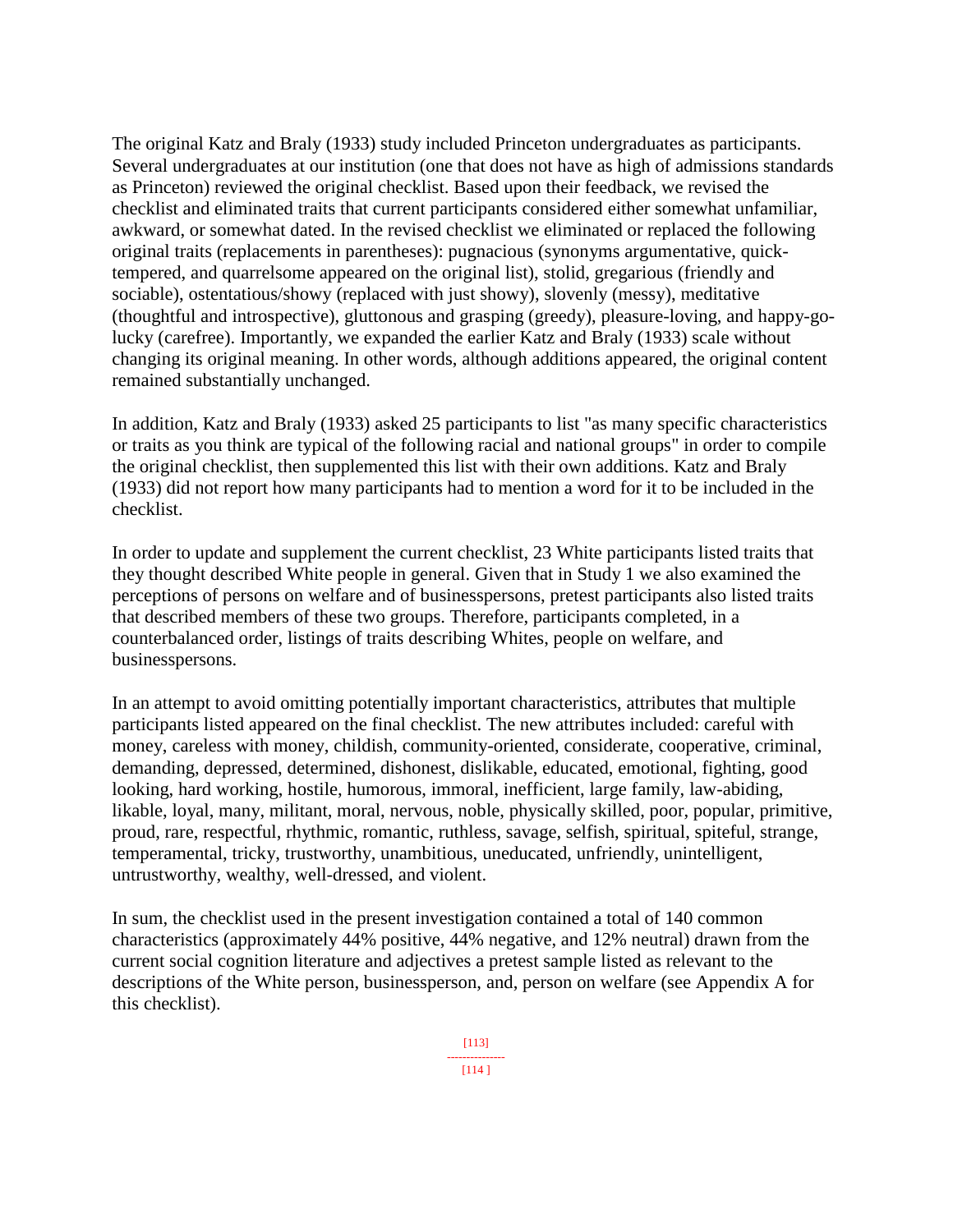In order to validate the valence of the 140 attributes in the final checklist, forty-six White undergraduates were given the checklist and instructed that "Below is a checklist containing adjectives and traits that can be used to describe people. Place a '+' in the box to the left of traits that you think are considered by most people to be Positive (good, desirable to have). Place a '-' in the box to the left of traits that you think are considered by most people to be Negative (bad, undesirable). Place an "N" to the left of traits that you think are Neutral (neither particularly good nor bad to have, or you're unsure/undecided). Answer based upon what you think most people would say." See Appendix A for the valence attributed by at least half of participants to each characteristic.

# **Procedure**

In a between-subjects design, ninety-one participants placed checkmarks next to adjectives on the checklist consistent with their perceptions of one of three groups: businessman, person on welfare, or White person.

# **Results**

Consistent with Katz and Braly's (1933) methodology, we calculated the percentage of participants selecting each adjective as a component of each category. Adjectives that at least two-thirds of participants selected described each group, because this percentage was higher than chance level (fifty percent), yet low enough to include a sufficient grouping of adjectives to describe each social group. In addition, prior subtyping researchers (e.g., Devine and Baker 1991; see note to Table 4) found similar (67%) agreement patterns.

# **Description of the Typical White Person**

Whites selected nine characteristics to describe their own group: educated (93.8%), ambitious (78.1%), family-oriented (71.9%), religious (71.9%), sociable (71.9%), conservative (68.8%), hardworking (68.8%), sophisticated (68.8%), and wealthy (68.8%). In these results we provide an updated description of Whites' perceptions of their in-group, which differs slightly, but not completely, from how Whites described themselves in prior investigations (e.g., Maykovich 1972 reported that the Whites described their own group as materialistic, aggressive, pleasureloving, ambitious, and industrious).

The original Katz and Braly (1933) study included both Black and White participants. In their study, participants described Whites (Americans) as industrious, intelligent, materialistic, ambitious, progressive, and pleasure-loving. Maykovich (1972) reported that Whites described their own group as materialistic, aggressive, pleasure-loving, ambitious, and industrious. The perception of Whites deteriorated somewhat in 1972 compared to in 1933 (including the attribute of being aggressive, while omitting intelligent and progressive as attributes). However, Whites' currently perceive their group in a generally positive manner: In the present study, Whites no longer described their group as aggressive and materialistic, although they still described themselves as ambitious and industrious/hardworking. Whites also described themselves as being educated, family-oriented, religious, sociable, conservative, sophisticated, and wealthy. Overall, Whites' currently perceive their own group as positively, if not more positively, as in the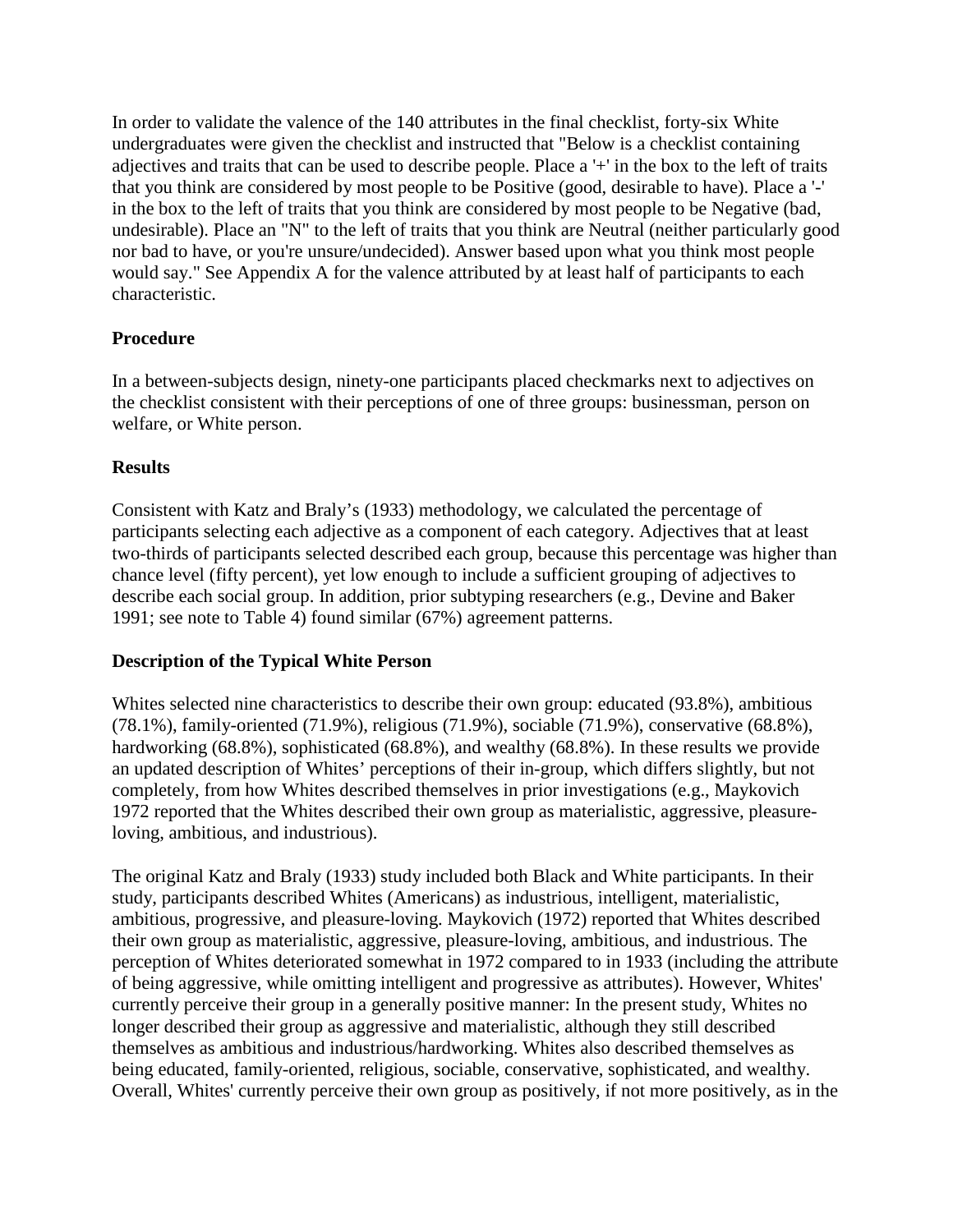past. This finding paralleled that of Wittenbrink, Judd, and Park (1997), indicating that White participants hold implicitly positive beliefs about their own group. Social identity theory (Tajfel 1982) predicts a similar outcome as well.

# **Descriptions of the Typical Businessman and Person on Welfare**

**Businessman**. Nine adjectives described the businessman: educated (93.1%), ambitious (86.2%), hardworking (86.2%), well-dressed (86.2%), careful with money (82.8%), aggressive (79.3%), intelligent (79.3%), determined (72.4%), and efficient (69.0%).

> [114] ---------------  $[115]$

**Person on Welfare**. Six adjectives described the person on welfare: poor (96.7%), lazy (86.7%), uneducated (83.3%), depressed (70.0%), careless with money (66.7%), and unreliable (66.7%).

In the present study we attempted to 1) obtain descriptions of these subcategories and to 2) compare the characteristics that describe the businessman and person on welfare to the characteristics that describe the typical White person. We performed chi-square tests to compare the percentage of participants who selected characteristics as relevant to each social group.

### **Comparisons between White Person and Businessman**

Considerable overlap existed between the description of the typical White person and businessman. Refer to Table 1 for the comparison of the White person and businessman categories. No significant differences  $(p > .05)$  appeared between the characteristics describing the typical White person and businessman on 9 of the 15 characteristics compared: educated, ambitious, sociable, conservative, hardworking, sophisticated, wealthy, intelligent, and determined.

# **Table 1. Number of Participants Selecting Characteristics to Describe the Typical White Person versus the Typical Businessman**

| Characteristic      | <b>White Person</b><br>$(n=32)$ | <b>Businessman</b><br>$(n=29)$ | Chi-Square<br>(Yate's<br>Correction) |
|---------------------|---------------------------------|--------------------------------|--------------------------------------|
| Educated            | 30                              | 27                             | <b>Ns</b>                            |
| Ambitious           | 25                              | 25                             | <b>Ns</b>                            |
| Family-<br>Oriented | 23                              | 8                              | $10.23***$                           |
| Religious           | 23                              | 3                              | $21.10***$                           |
| Sociable            | 23                              | 15                             | <b>Ns</b>                            |
| Conservative        | 22                              | 18                             | Ns                                   |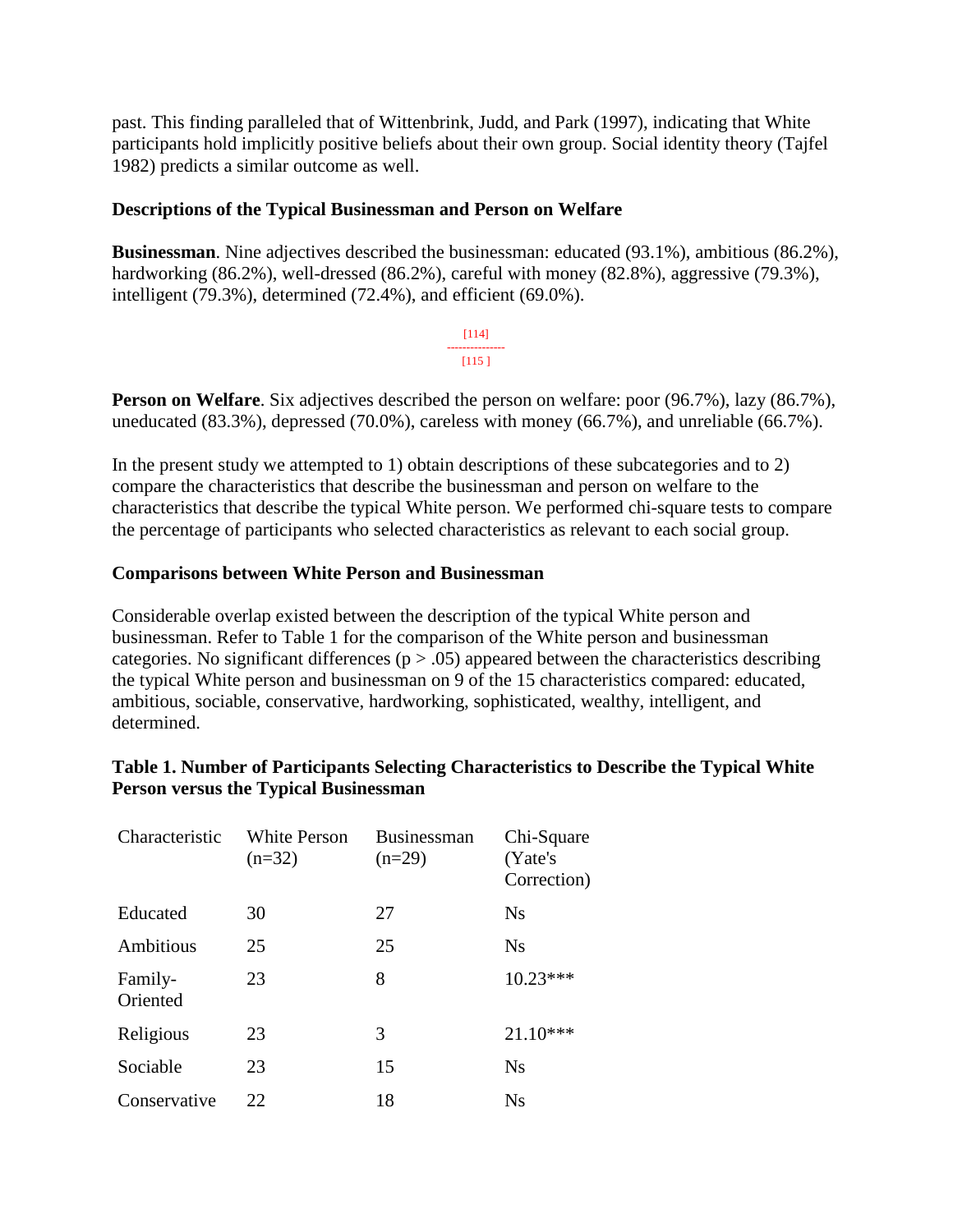| Hardworking           | 22 | 25 | <b>Ns</b> |
|-----------------------|----|----|-----------|
| Sophisticated         | 22 | 16 | <b>Ns</b> |
| Wealthy               | 22 | 17 | <b>Ns</b> |
| Intelligent           | 21 | 23 | <b>Ns</b> |
| Well-dressed          | 20 | 25 | <b>Ns</b> |
| Determined            | 16 | 21 | <b>Ns</b> |
| Careful $w/$<br>Money | 13 | 24 | $9.62**$  |
| Efficient             | 13 | 20 | $3.85*$   |
| Aggressive            | 7  | 23 | 17.85***  |

Note \*  $p < .05$ , \*\*  $p < .01$ , \*\*\*  $p < .001$ 

[115] ---------------

[116 ]

Although significant overlap existed between the descriptions of the White person and the businessman, differences appeared on 5 of the 15 characteristics. Participants described the White person as significantly more family-oriented and religious than the businessman; and the businessman as significantly more careful with money, efficient, and aggressive than the White person.

### **Comparisons between White Person and Person on Welfare**

Refer to Table 2 for the comparison of the characteristics participants perceived as relevant to the White person and the person on welfare social groups. No overlap appeared between the characteristics describing these groups. Significant differences emerged between the characteristics describing the typical White person and person on welfare on all 15 characteristics compared. Participants described the typical White person as significantly more educated, ambitious, family-oriented, religious, sociable, conservative, hardworking, sophisticated, and wealthy than the typical person on welfare.

### **Table 2. Number of Participants Selecting Characteristics to Describe the Typical White Person versus the Typical Person on Welfare**

| Characteristic | <b>White Person</b><br>$(n=32)$ | Welfare $(n =$<br>30) | Chi-Square<br>(Yate's)<br>Correction) |
|----------------|---------------------------------|-----------------------|---------------------------------------|
| Educated       | 30                              |                       | $50.80***$                            |
| Ambitious      | 25                              |                       | $36.09***$                            |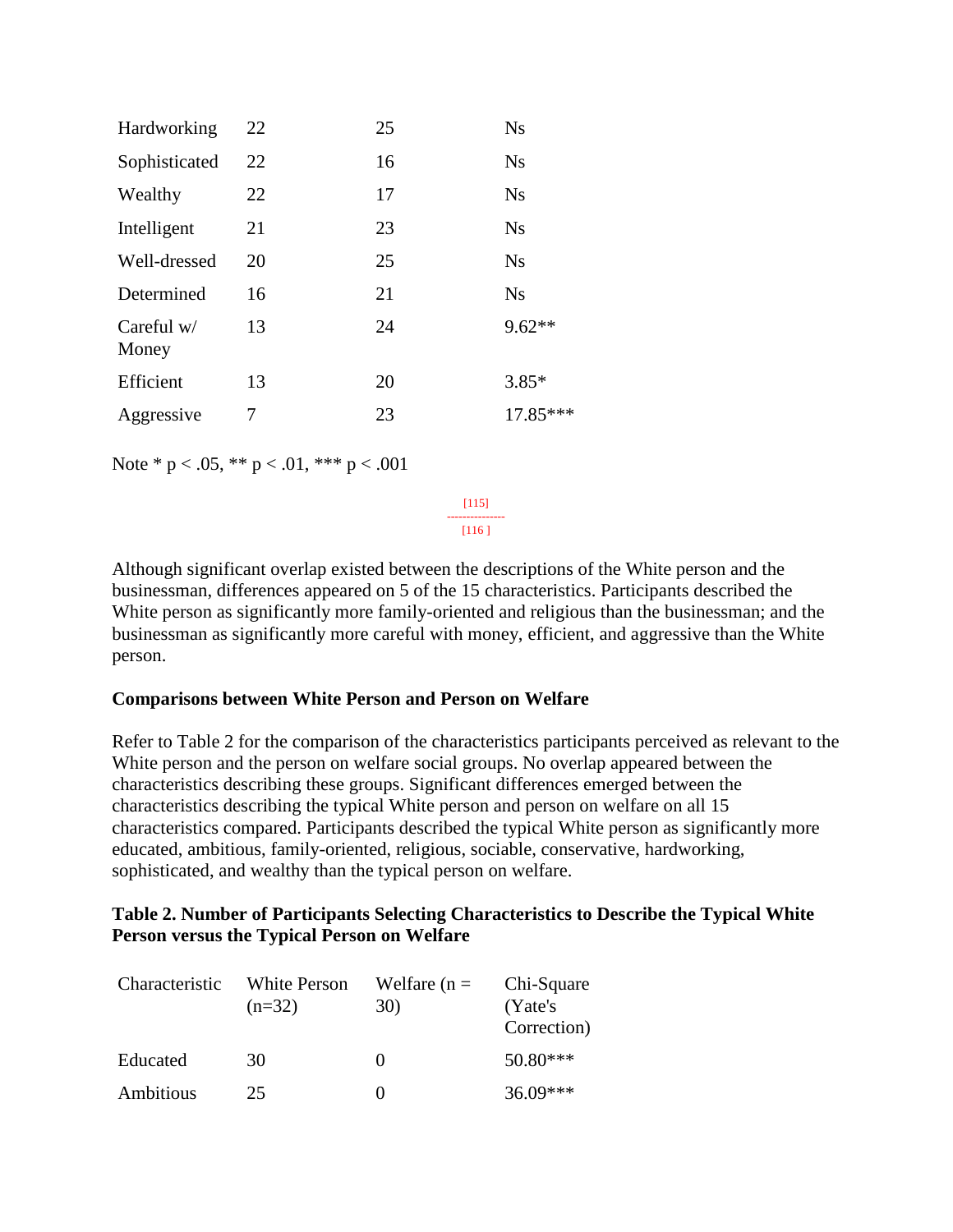| Family-<br>Oriented  | 23 | 7              | 12.73*** |
|----------------------|----|----------------|----------|
| Religious            | 23 | $\overline{2}$ | 24.72*** |
| Sociable             | 23 | 0              | 31.27*** |
| Conservative         | 22 | 3              | 19.84*** |
| Hardworking          | 22 | $\overline{4}$ | 17.32*** |
| Sophisticated        | 22 | 0              | 29.04*** |
| Wealthy              | 22 | 0              | 29.04*** |
| Careless w/<br>Money | 11 | 20             | $5.23*$  |
| Lazy                 | 3  | 26             | 34.12*** |
| Depressed            | 2  | 21             | 24.30*** |
| Poor                 | 1  | 29             | 50.57*** |
| Unreliable           | 1  | 20             | 25.15*** |
| Uneducated           | 0  | 25             | 41.29*** |

Note. \*  $p < .05$ , \*\*  $p < .01$ , \*\*\*  $p < .001$ 

Conversely, participants described the typical person on welfare as significantly more careless with money, lazy, depressed, poor, unreliable, and uneducated than the typical White person.

#### [116] --------------- [117 ]

### **Discussion**

In the present study we compared the characteristics participants selected to describe the businessman and person on welfare subcategories to the characteristics participants used to describe the typical White person. The description of the businessman overlaps to some degree with the description of the typical White person, while the description of the person on welfare did not overlap with the description of the typical White person. This suggests that the businessman subcategory represents a subgroup of Whites (or, as a group Whites are willing to consider an ingroup), whereas the person on welfare subcategory represents a subtype of Whites (or, as a group Whites perceive as an outgroup, or a group of people not belonging to the ingroup; Tajfel 1982).

# **STUDY 2: SIMILARITY OF SUBCATEGORIES TO BLACK AND WHITE CATEGORIES**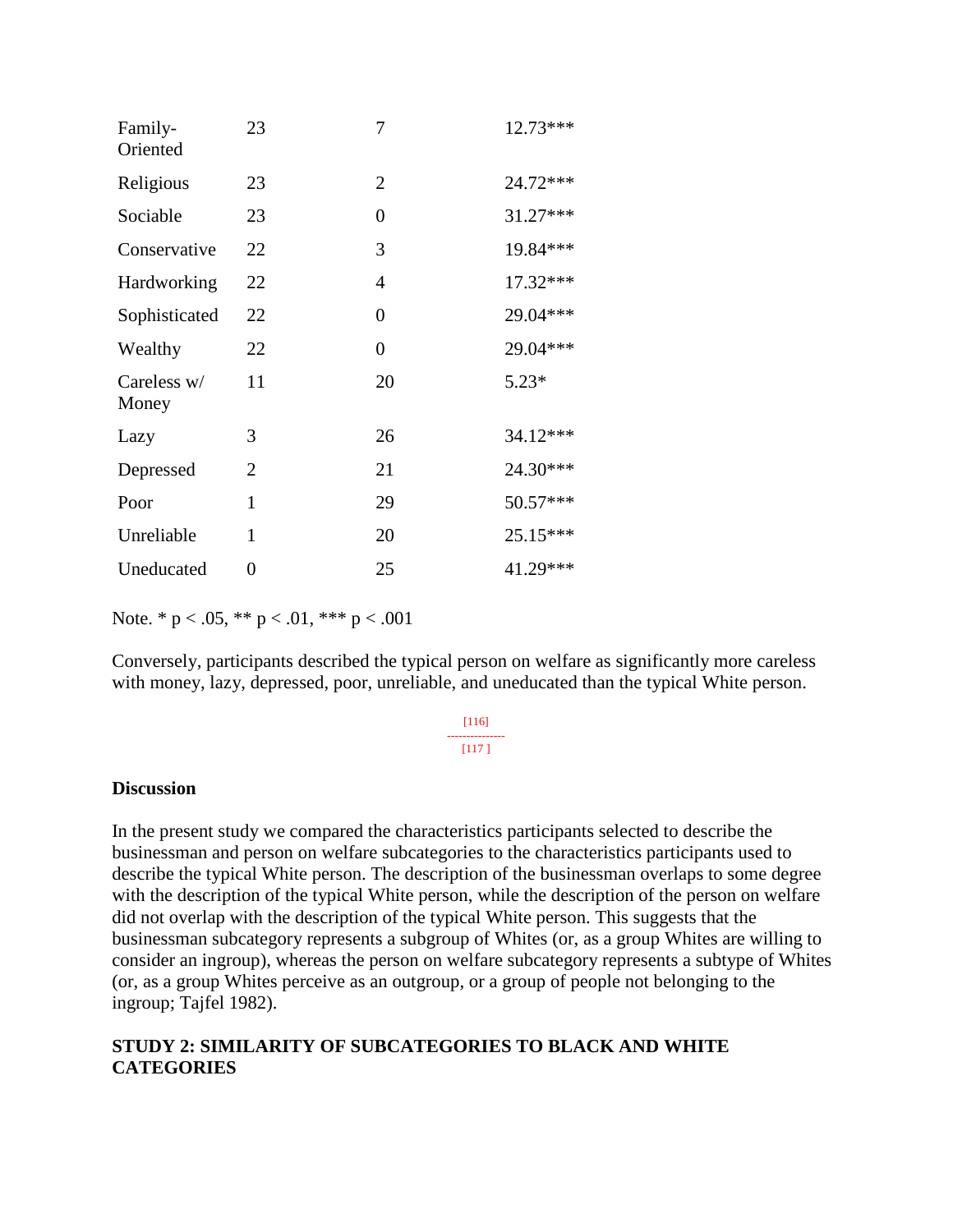In Study 1 we demonstrated a fair amount of overlap between how participants describe the typical White person and the typical businessman, but virtually no overlap between how participants describe the typical White person and the typical person on welfare. This provided indirect evidence that businessman represents a subgroup (perceived as an ingroup) of Whites, and that welfare represents a subtype (perceived as an outgroup) of Whites.

In Study 2 we investigated how participants perceive the similarity of these social groups. More specifically, in Study 2 we tested the hypothesis that participants perceive the White businessman as similar to a typical White person (or from the perspective of Whites, an ingroup member), whereas participants do not perceive the typical White person on welfare as similar to the typical White person (or from the perspective of Whites, an outgroup member).

We also investigated the similarity of the typical Black businessman and Black person on welfare to the typical Black person. Past researchers demonstrated that participants perceive the typical Black person as poor, lazy, and unintelligent (Devine and Baker 1991; Fiske 1998), while they perceive the typical person on welfare as lazy, poor, and unintelligent (as demonstrated in the previous study). However, the stereotypical perceptions of Blacks and of businessmen (educated, intelligent, and ambitious) share little overlap. Given the overlapping descriptions of the Black person and the person on welfare, and the non-overlapping descriptions of the Black person and businessman (see also Devine and Baker 1991), in the present study we directly investigated the perceived similarity of each subcategory to the description of the typical Black person. Specifically, based on past research (Devine and Baker 1991) we predicted that participants would rate the typical Black person and Black person on welfare as similar to one another relative to the Black businessman, whereas, again based on past research (Devine and Baker 1991) participants would not rate the typical Black person and Black businessman as being similar to one another relative to the Black person on welfare. This pattern would indicate that person on welfare represents a subgroup of Blacks, and businessman represents a subtype of Blacks.

Conversely, for Whites, we predicted (based upon Study 1) that the White person and White businessman would be rated as similar to one another relative to the White person on welfare, while participants would not rate the White person and White person on welfare as being similar to one another relative to the White businessman. This pattern would again indicate that businessman represents a subgroup/perceived ingroup of Whites, and person on welfare represents a subtype/perceived outgroup of Whites.

> [117] --------------- [118 ]

### **Method**

### **Participants and Procedure**

Sixty-nine White freshman undergraduate students (44 females; mean age 19.1 years) enrolled in psychology courses at a large southwestern university participated in exchange for course credit. In a within-subjects design, participants judged, in counterbalanced order, the similarity of the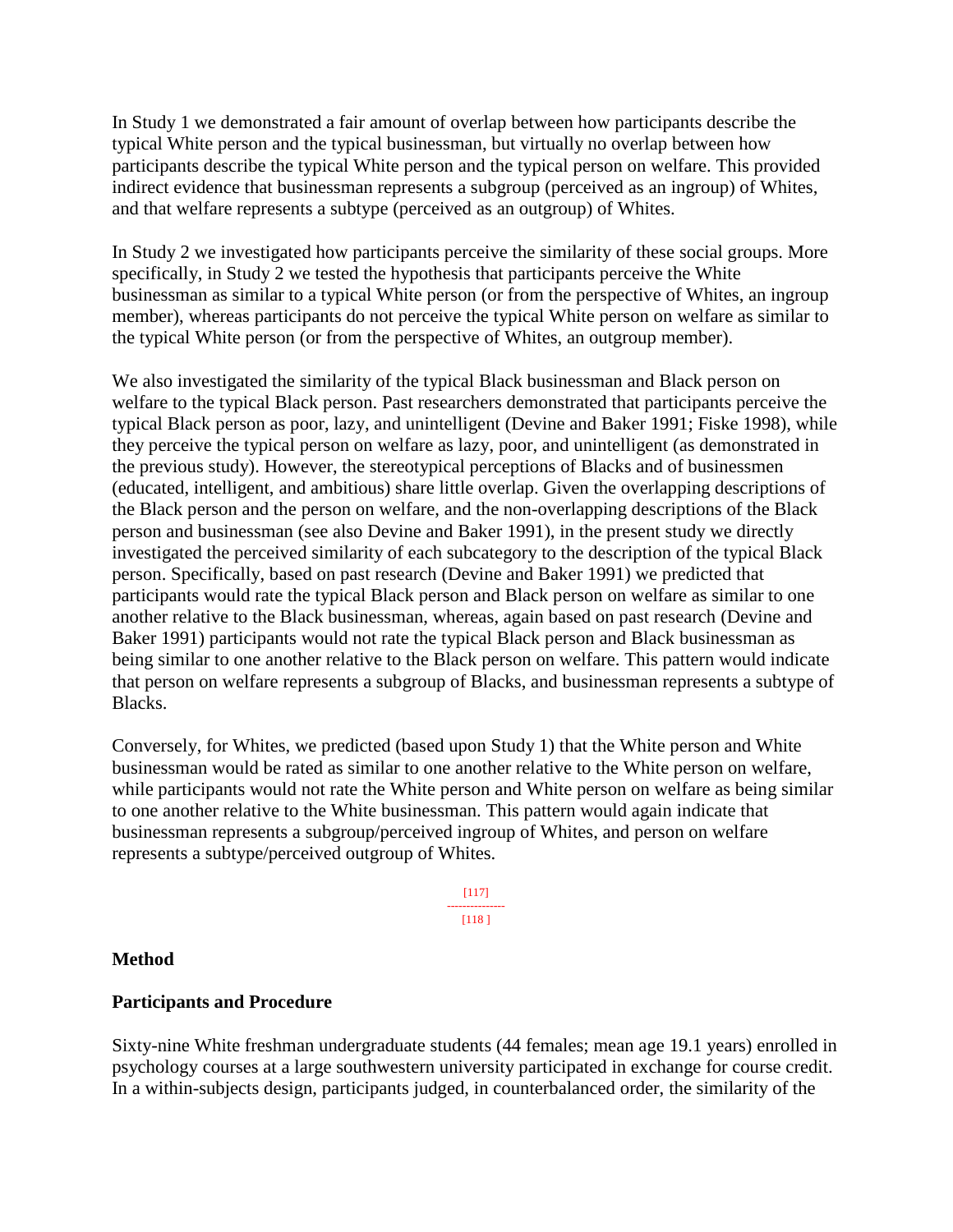typical: 1) White person and White person on welfare, 2) White person and White businessman, 3) Black person and Black person on welfare, and 4) Black person and Black businessman. We considered these final two comparisons important based on previous research that did not include explicit similarity ratings (Devine and Baker 1991). Participants provided all similarity ratings along seven-point scales ranging from 1 (extremely dissimilar) to 7 (extremely similar).

# **Results**

A 2 (Race) x (Category) repeated measures analysis of variance compared mean similarity ratings of each category to each race. Although the main effect for Race did not approach significance  $[F(1, 68) = 0.08, \text{ns}]$ , a significant main effect for Category emerged,  $[F(1, 68) =$ 12.34, p < .001]. A significant Race x Category interaction  $[F(1, 68) = 118.11, p < .0001]$ qualified this main effect.

In order to investigate the significant Race x Category interaction, we performed two dependent t-tests with a Bonferroni adjustment to compare the mean similarity ratings ( $p = .025$  for each comparison). As predicted, the mean similarity rating of the Black person and Black person on welfare  $(M = 4.38)$  significantly exceeded the mean similarity rating of the Black person and Black businessman ( $M = 2.90$ ) [t(68) = 5.47, p < .025]. Also, the mean similarity rating of the White person and White businessman ( $M = 4.91$ ) significantly exceeded the mean similarity rating of the White person and White person on welfare  $(M = 2.29)$  [t(68) = 11.59, p < .025].

# **Discussion**

Participants perceive the typical White businessman as relatively more similar to the typical White person than the typical White person on welfare. Alternatively, participants perceive the typical Black person on welfare as relatively more similar to the typical Black person than the typical Black businessman. This suggests that the businessman subcategory relates to the White stereotype as a subgroup and to the Black stereotype as a subtype, whereas the person on welfare subcategory relates to the Black stereotype as a subgroup and to the White stereotype as a subtype.

# **GENERAL DISCUSSION**

In Study 1 we demonstrated that Whites described the typical White person in primarily positive terms. We also identified White subcategories. In Study 2 we demonstrated that at least some subcategories that represent subtypes of the typical White person represent subgroups of the typical Black person; whereas at least some subcategories that represent subtypes of the typical Black person represent subgroups of the typical White person.

Strong and contrasting perceptions of the Black and White social categories exist on similar dimensions (e.g., lazy versus ambitious). Participants described the typical person on welfare in a way that does not overlap with how they described the typical White person (Study 1), and rated the typical White person on welfare as different from a White person (Study 2) relative to the White businessman. However, the description of the typical Black person overlaps with the description of the typical person on welfare, based on past research concerning the Black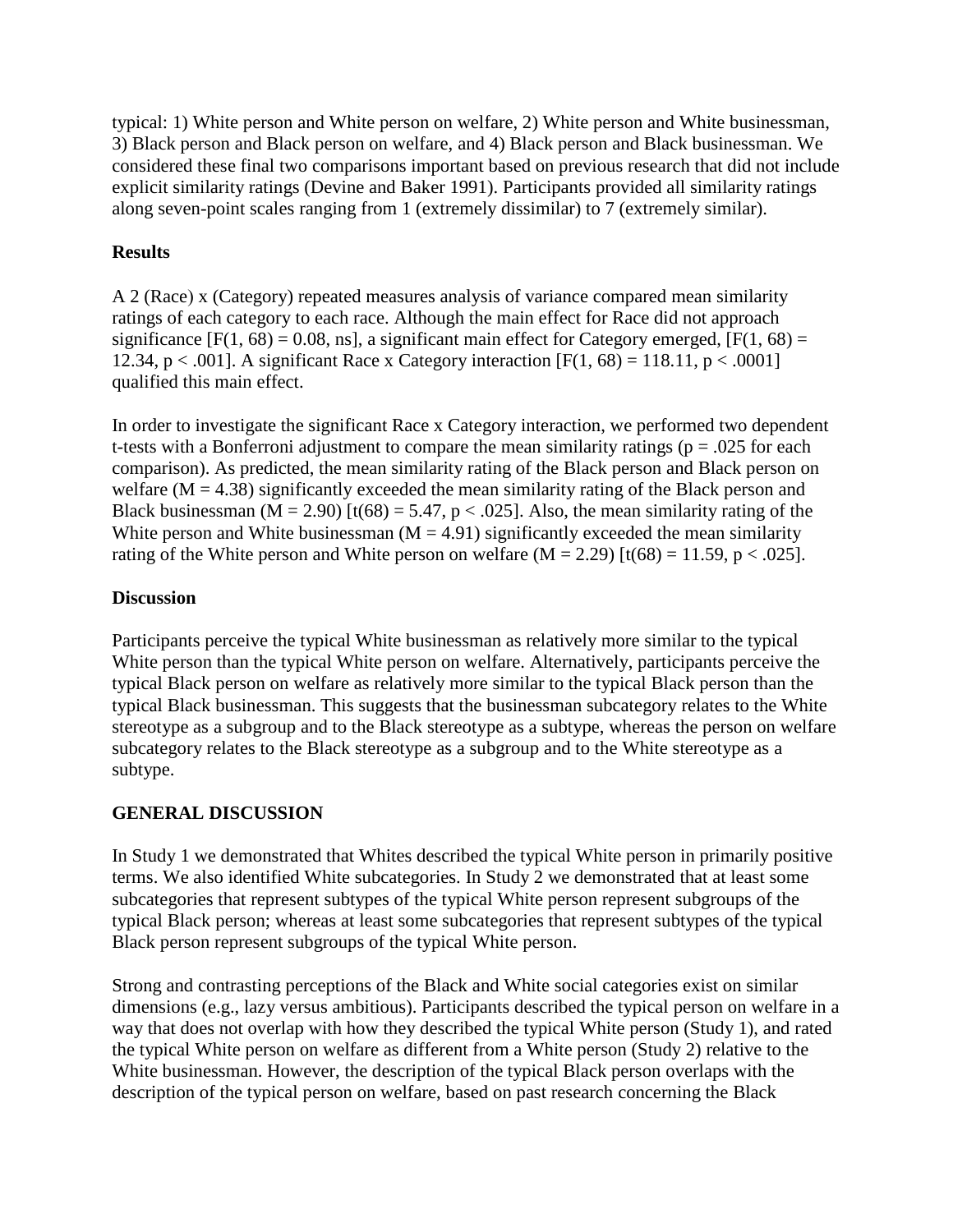stereotype (Devine and Baker 1991; Fiske 1998). In the present research, participants judged the Black person on welfare as similar to the typical Black person (Study 2) relative to the Black businessman. Therefore, the description of the typical person on welfare contrasts with the description of the typical White person, but assimilates with the description of the typical Black person. Consequently, the person on welfare appears to represent a subtype of the typical White person (i.e., Whites perceive the person on welfare as an outgroup) and to represent a subgroup of the typical Black person.

#### [118] --------------- [119 ]

Participants rated the White businessman as similar to a White person (Study 2) relative to the typical White person on welfare. This suggests that the businessman represents a subgroup of Whites (i.e., Whites perceive businessman as an ingroup). However, participants rated the typical Black businessman as dissimilar to a Black person (Study 2) relative to the typical Black person on welfare. This suggests that Whites consider Black businessmen to represent a subtype of Blacks.

### **Implications of the Present Research**

Although past researchers investigated how Whites perceive their own social group (Maykovich 1972), researchers largely ignored this perception in recent years (Fiske 1998). In the present research we update the description of this perception. Similarly, future research should update how minority social group members perceive White individuals. Also, we recommend investigation of the extent to which the subtype/subgroup relationship established in the present investigation for the welfare and business subcategories (central to both the Black and White social categories) holds up for subcategories more peripheral to the Black and White stereotypes.

In the current studies we illustrate the difficulty of changing perceptions of social groups by highlighting the mechanisms employed to maintain these perceptions. Instead of changing a negative perception of a social group (e.g., that group members are lazy) when people encounter group members who contradict the perception of the larger social group (e.g., ambitious businessmen), individuals fence off those atypical members from the main group in a process known as subtyping. Conversely, when people encounter group members they perceive to deviate only slightly from the larger social group, they tend to continue to view them as relatively good examples of the group in a process known as subgrouping. This subgrouping, unfortunately, seldom leads to a modification of the stereotype, however. In fact, "a perceiver who holds multiple, stereotypical, and negative subgroups that overlap with the superordinate category may still hold a strong negative stereotype" (Richards and Hewstone 2001:63). As stated previously, past researchers focused on the functions that subtyping versus subgrouping serve. However, understanding the nature of the relationship between these two types of categories, and how they contribute to the maintenance of stereotypes, may lead to a better understanding of intergroup relations.

#### **Limitations of the Present Research**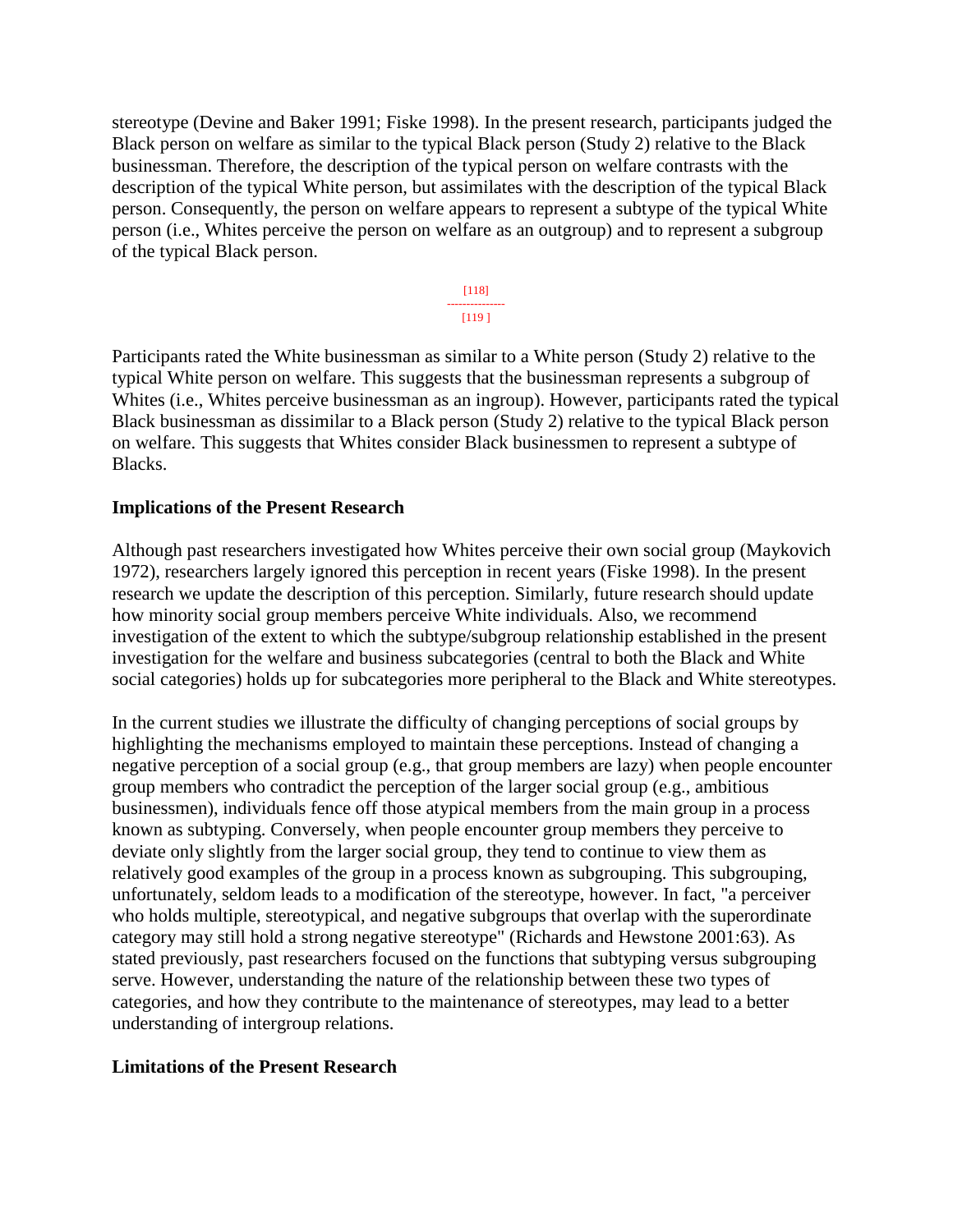The nature of the similarity ratings obtained in this research differed slightly from the perceived likelihood ratings of a subcategory for a social group typically obtained in similar research on social groups and types. Although we used one valid measure of subgrouping/subtyping that resembles the likelihood judgment measure (Weber-Kollmann 1985), future researchers should replicate the present findings using a measure of perceived likelihood of a subcategory.

In addition, in the present research we did not include a full set of comparisons in Study 2 (i.e., it did not directly compare the businessman and person on welfare types, nor Black versus White types). Future researchers should include the full set of comparisons.

Finally, given that we used White participants in our studies, we identified a possible White subgroup (businessman) and a possible White subtype (person on welfare) from a White ingroup perspective; and a possible Black subgroup (person on welfare) and a possible Black subtype (businessman) from an out-group perspective. Future researchers with Black participants could examine the same subcategories from a Black in-group perspective in order to verify the generality of the subgroup/subtype relationship.

> [119] --------------- [120 ]

# **REFERENCES**

Broverman, Inge K., Susan R. Vogel, Donald M. Broverman, Frank E. Clarkson and Paul S. Rosenkrantz. 1972. "Sex-Role Stereotypes: A Current Appraisal." *Journal of Social Issues*  28:59-78.

Deaux, Kay and Laurie L. Lewis. 1984. "Structure of Gender Stereotypes: Interrelationships Among Components and Gender Label." *Journal of Personality and Social Psychology* 46:991- 1004.

Deaux, Kay, Ward Winton, Maureen Crowley and Laurie L. Lewis. 1985. "Level of Categorization and Content of Gender Stereotypes." *Social Cognition* 3:145-167.

Devine, Patricia G. and Sara M. Baker. 1991. "Measurement of Racial Stereotype Subtyping." *Personality and Social Psychology Bulletin*, 17:44-50.

Fiske, Susan. T. 1998. "Stereotyping, Prejudice, and Discrimination." Pp. 357-411 in *The Handbook of Social Psychology*, 4<sup>th</sup> ed., vol. 2, edited by D. T. Gilbert, S. T. Fiske, and G. Lindzey. New York: McGraw-Hill.

Foushee, H. Clayton, Robert L. Helmreich and Janet T. Spence. 1979. "Implicit Theories of Masculinity and Femininity: Dualistic or Bipolar?" *Psychology of Women Quarterly* 3:259-269.

Johnston, Lucy and Miles Hewstone. 1992. "Cognitive Models of Stereotype Change: Subtyping and the Perceived Typicality of Disconfirming Group Members." *Journal of Experimental Social Psychology* 28:360-386.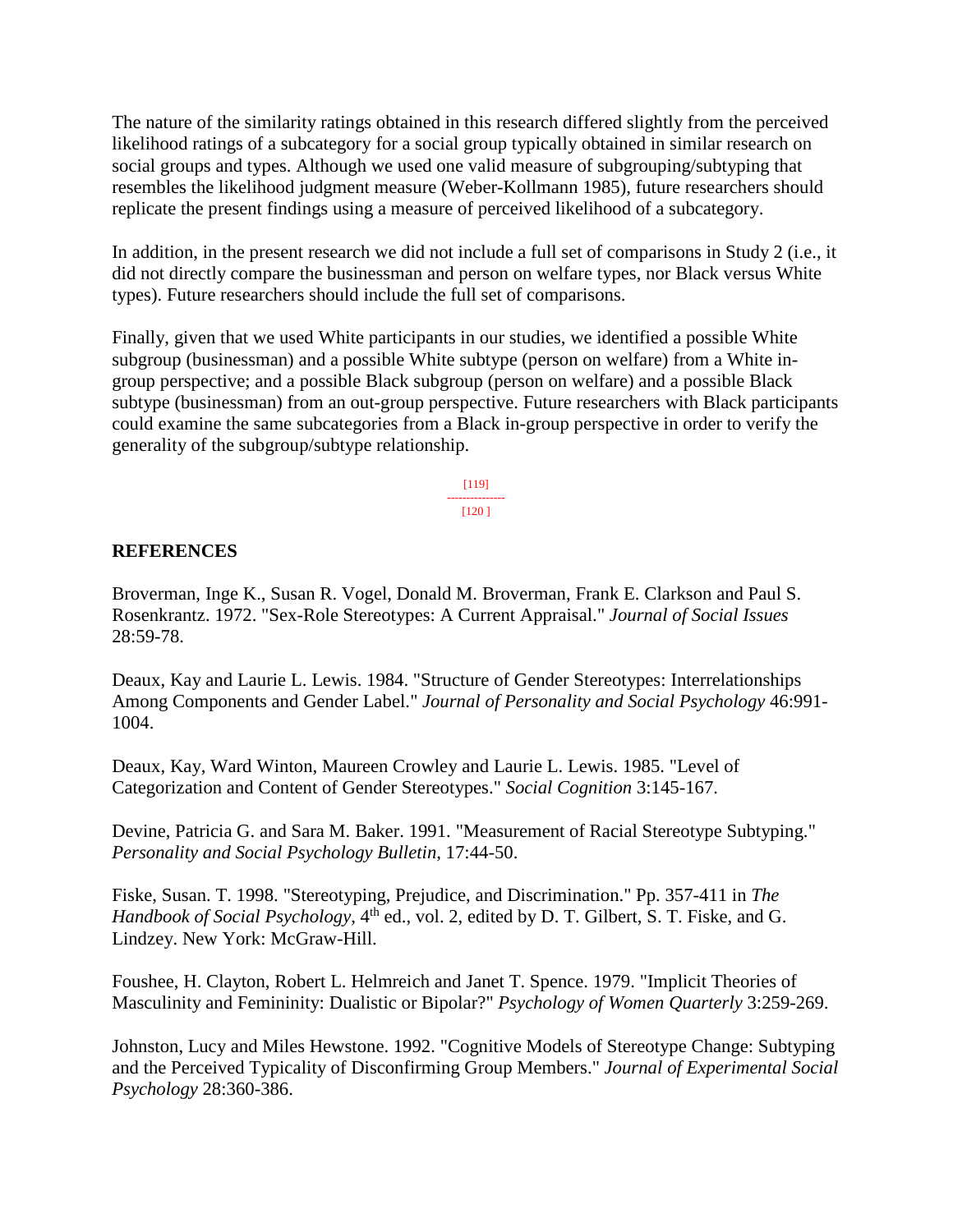Katz, Daniel and Kenneth Braly. 1933. "Racial Stereotypes of One Hundred College Students." *Journal of Abnormal and Social Psychology* 28:280-290.

Kite, Mary E. and Kay Deaux. 1987. "Gender Belief Systems: Homosexuality and the Implicit Inversion Theory." *Psychology of Women Quarterly* 11:83-96.

> [120] --------------- [121 ]

Krueger, Joachim and Myron Rothbart. 1990. "Contrast and Accentuation Effects in Category Learning." *Journal of Personality and Social Psychology* 59:651-663.

Maurer, Kristin L., Bernadette Park and Myron Rothbart. 1995. "Subtyping Versus Subgrouping Processes in Stereotype Representation." *Journal of Personality and Social Psychology* 69:812- 824.

Maykovich, Minako K. 1972. "Changes in Racial Stereotypes Among College Students. " *British Journal of Social Psychiatry & Community Health* 6:126-133.

Park, Bernadette, Carey S. Ryan and Charles M. Judd. 1992. "Role of Meaningful Subgroups in Explaining Differences in Perceived Variability for In-Groups and Out-Groups." *Journal of Personality and Social Psychology* 63:553-567.

Richards, Zoe and Miles Hewstone. 2001. "Subtyping and Subgrouping: Processes for the Prevention and Promotion of Stereotype Change." *Personality and Social Psychology Review* 5:52-73.

Tajfel, Henri. 1982. *Social Identity and Intergroup Relations.* London: Cambridge University Press.

Weber, Renee and Jennifer Crocker. 1983. "Cognitive Processes in the Revision of Stereotypic Beliefs." *Journal of Personality and Social Psychology* 45:961-977.

Weber-Kollmann, Renee. 1985. *Subtyping: The development and consequences of differentiated categories for stereotyped social groups*. Unpublished doctoral dissertation, Northwestern University, Evanston, IL.

Wittenbrink, Bernd, Charles M. Judd and Bernadette Park. 1997. "Evidence for Racial Prejudice at the Implicit Level and its Relationship with Questionnaire Measures." *Journal of Personality and Social Psychology* 72:262-274.

> [121] ---------------

#### [122 ]

# **APPENDIX 1: ADJECTIVE CHECKLIST USED IN STUDY 1**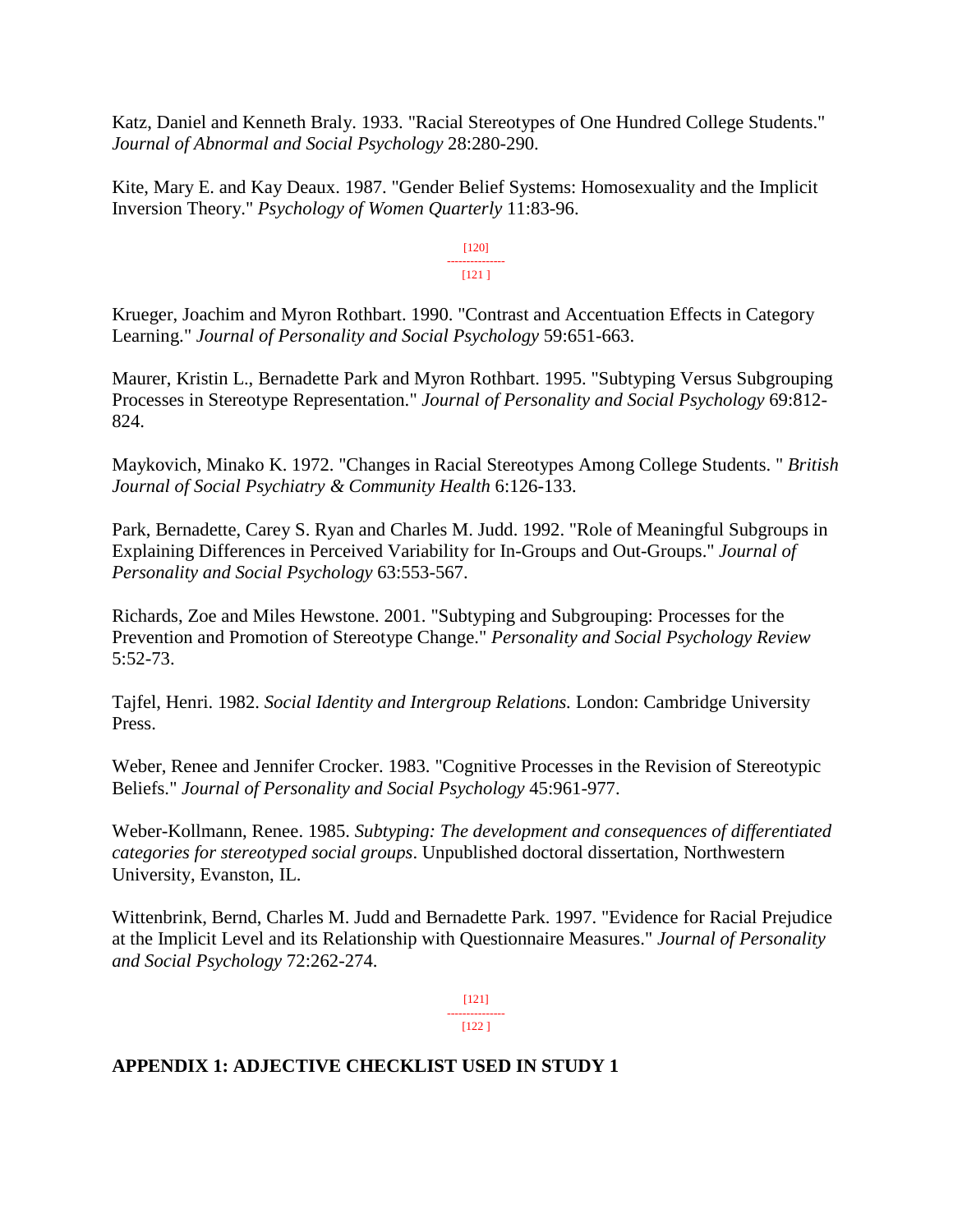Below is a checklist containing adjectives and traits that can be used to describe people. Place a checkmark in the box to the left of any adjective that you feel is consistent with the socially held stereotype of the typical (BLANK).

| - Aggressive               |                          | - Fighting                      | N Methodical            |                             | $+$ Sensual                     |
|----------------------------|--------------------------|---------------------------------|-------------------------|-----------------------------|---------------------------------|
| $+$ Alert                  |                          | $+$ Friendly                    | - Militant              |                             | Showy                           |
| + Ambitious                |                          | - Frivolous                     | + Moral                 | $-$                         | Shrewd                          |
| $Argumentative + Generous$ |                          |                                 | + Musical               |                             | - Sly                           |
| Arrogant                   |                          | $+$ Good                        | - Naïve                 |                             | + Sociable                      |
|                            |                          | Looking                         |                         |                             |                                 |
| + Artistic                 |                          | - Greedy                        |                         |                             | + Nationalistic + Sophisticated |
| - Boastful                 |                          | + Hard working + Neat           |                         |                             | + Spiritual                     |
| + Brilliant                |                          | + Honest                        | - Nervous               | $\mathcal{L}_{\mathcal{A}}$ | Spiteful                        |
| + Carefree                 |                          | Hostile                         | + Noble                 |                             | + Sportspersonlike              |
| + Careful with<br>Money    |                          | - Humorless                     | + Passionate            |                             | + Straightforward               |
| Careless with<br>Money     |                          | $+$ Humorous                    | + Persistent            |                             | - Strange                       |
| - Childish                 | $\overline{\phantom{a}}$ | Ignorant                        | + Physically<br>Skilled | $\overline{\phantom{0}}$    | Stubborn                        |
| $+$ Community-<br>oriented |                          | $+$ Imaginative                 | - Poor                  | $\blacksquare$              | Stupid                          |
| - Conceited                | $\frac{1}{2}$            | Imitative                       | $+$ Popular             |                             | $+$ Suave                       |
| N Conservative             | $\overline{\phantom{0}}$ | Immoral                         | + Practical             |                             | N Suggestible                   |
| + Considerate              |                          | - Impulsive                     | - Primitive             |                             | N Superstitious                 |
| N Conventional             |                          | + Individualistic + Progressive |                         | $\equiv$                    | Suspicious                      |
| + Cooperative              |                          | - Indulgent                     | + Proud                 |                             | + Talkative                     |
| + Courteous                |                          | + Industrious                   |                         |                             | - Quarrelsome - Temperamental   |
| - Cowardly                 |                          | - Inefficient                   | - Quick-<br>tempered    |                             | $+$ Thoughtful                  |
| Criminal                   |                          | $+$ Intelligent                 | N Quiet                 |                             | + Traditional                   |
| Cruel                      |                          | N Introspective                 | N Radical               |                             | - Treacherous                   |
| - Deceitful                |                          | - Irresponsible                 | + Rare                  |                             | - Tricky                        |
| Demanding                  |                          | + Jovial                        | + Religious             |                             | + Trustworthy                   |
| Depressed                  |                          | $+$ Kind                        | N Reserved              |                             | Unambitious                     |
| + Determined               |                          | N Large Family                  | + Respectful            | $\overline{\phantom{0}}$    | Uneducated                      |
| Dirty                      |                          | $+$ Law-abiding                 | - Revengeful            |                             | Unemotional                     |
| <b>Dishonest</b>           |                          | - Lazy                          | N Rhythmic              |                             | Unfriendly                      |
| Dislikable                 |                          | + Likable                       | + Romantic              | -                           | Unintelligent                   |
| + Educated                 |                          | N Loud                          | - Rude                  |                             | Unreliable                      |
| + Efficient                |                          | + Loyal                         | - Ruthless              |                             | Untrustworthy                   |